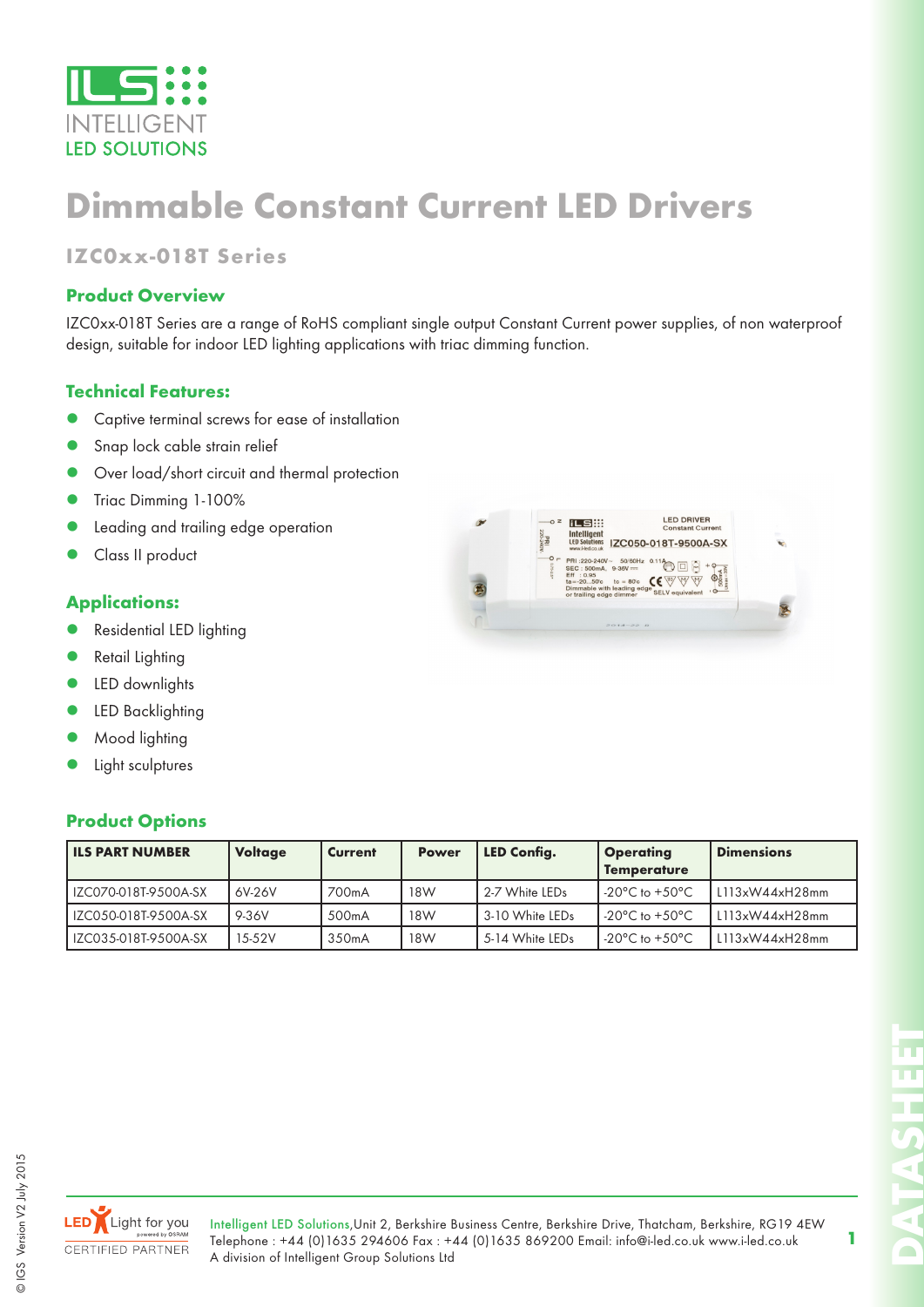# **www.i-led.co.uk**

### **Specification**

|           | <b>IP Rating</b>            | <b>IPZO</b>                                       |
|-----------|-----------------------------|---------------------------------------------------|
| $\bullet$ | Input Voltage               | 220-240V                                          |
| $\bullet$ | Input Frequency             | 50Hz to 60Hz                                      |
| $\bullet$ | Power Factor                | 0.95                                              |
| $\bullet$ | Efficiency                  | higher than 80%                                   |
|           | Set Up Time                 | < 2s                                              |
|           | Over Load Protection        | 100-135% of rated output power                    |
|           | Over Temperature Protection | Thermal shutdown                                  |
| $\bullet$ | Dimming Control             | Triac controlled 1-100%                           |
|           | Storage Temperature         | -20 $^{\circ}$ C to +80 $^{\circ}$ C              |
|           | Lifetime                    | 50K hours full load 25°C                          |
|           | <b>Safety Standards</b>     | Designed to meet EN61347-1:2001/EN61347-2-13:2001 |
| $\bullet$ | <b>EMI</b> Standards        | Meets Emissions to EN 55105, EN61547              |
|           | Weight                      | 108 <sub>g</sub>                                  |
|           | Input Connections           | Screw terminal                                    |
|           | <b>Output Connections</b>   | Screw terminal                                    |

## **Technical Drawing**





© IGS Version V2 July 2015

© IGS Version V2 July 2015

Intelligent LED Solutions,Unit 2, Berkshire Business Centre, Berkshire Drive, Thatcham, Berkshire, RG19 4EW Telephone : +44 (0)1635 294606 Fax : +44 (0)1635 869200 Email: info@i-led.co.uk www.i-led.co.uk A division of Intelligent Group Solutions Ltd

**DATASHEET** π n T. **PARTIES** 

**2**